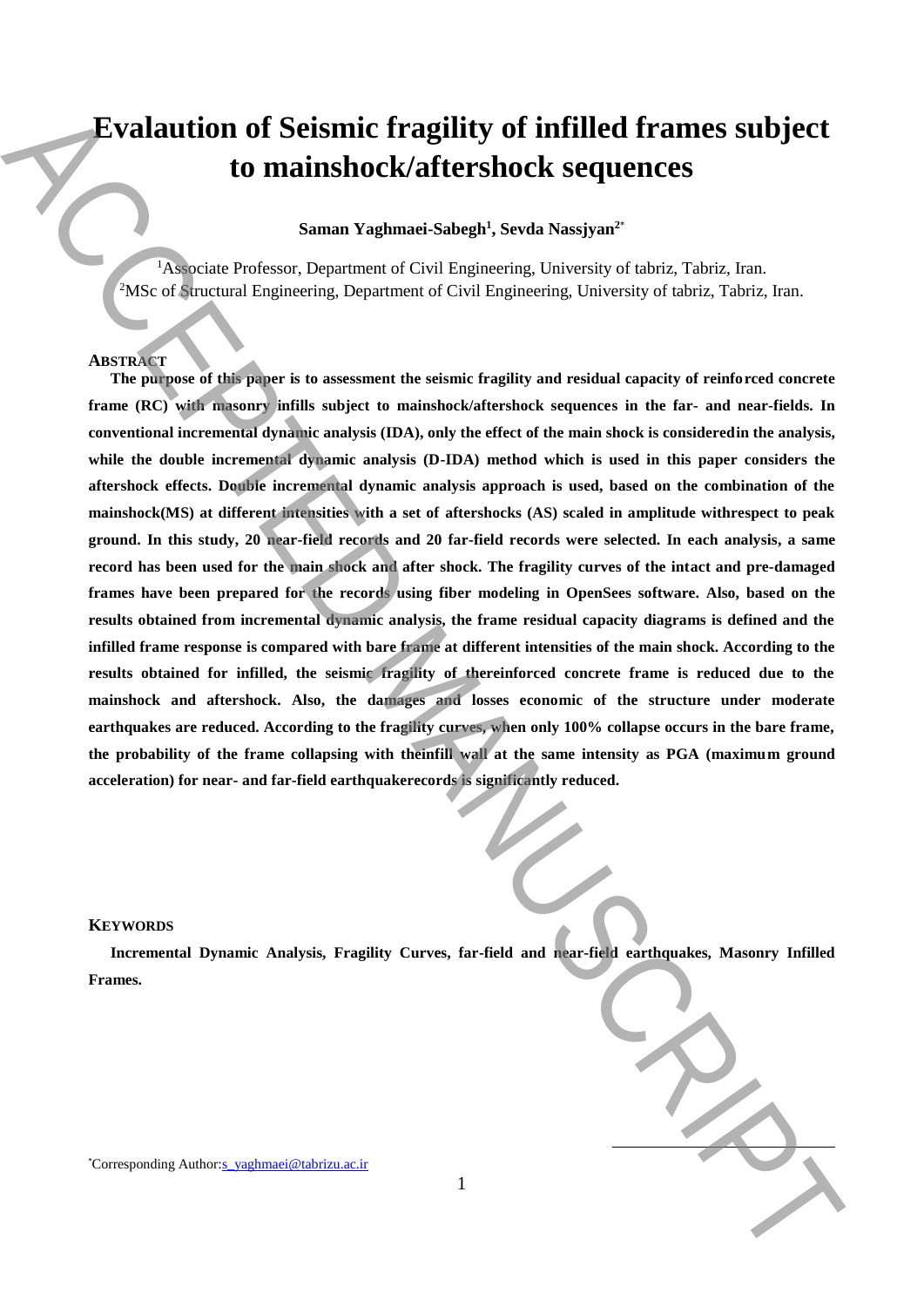## **1. Introduction**

Due to the variable behavior of infilled frame and the methods of designing and modeling, many studies have been conducted in the past decades on the effects of infills in the frames. Dolsk and Fajfar[1] presented a relationship between displacement demand and seismic intensity for evaluation of infilled concrete frames. Mondal et al.[2] applied the effect of openings byreductionfactor. Mainshocks (MS) can cause many aftershocks (AS). In this regard, Di Trapani et al. [3] investigated the influence of infilled frames in seismic fragility of RC structures under the sequence of MS/AS using the proposed double incremental dynamic analysis (D-IDA) method. The results of Di Trapani et al. [4] research on the 4-storey structure showed that masonry infills provide additional capacity to resist MS and AS ground motions. Yaghmaei et al [5] investigated the influence of sequential earthquakes onthe fragility curves for different damage statesand showed that the well-knownOmori's law could be considered as a suitable tool for aftershocksgeneration. Let the space of the space of the space of the space of the space of the space of the space of the space of the space of the space of the space of the space of the space of the space of the space of the space of the space

The amount of damage caused by the earthquake depends on many factors such as fault location, soil type and earthquake record characteristics as well as dynamic properties of the structure. Therefore, in this paper, the effect of near- and far-field records as well as the presence of aftershocks in the behavior of bare frame and infilled frame have been studied using standard and double incremental dynamic analysis. A 3 storey RC frame has been selected for numerical simulations.Results provide fragility curves of bare and infilled frame with different levels of MS intensity. Residual capacity and AS loss diagrams, illustrating the reduction of median collapse intensity as a function of MS intensity, are finally provided for bare and infilled frames for far- and near-field records.

## **2. Material and Method**

#### **2.1. Description of Frames**

A 2DRCframewith 3-storey and 3-bayshave beeninvestigated in thisstudy. Lengths of bays are equal to 5.5 m and story heights are3 m except 3.5 m for firststory. The infilled frame was arranged with clay hollow masonry blocks having a thickness of 17 cm with existence of 33% opening.To consider the effect of existing openings, New Zealand code [6] equation was used which reduction factor equals 0.5 when there is 33% opening in infilled frame. Lateral force resisting system is intermediate moment frame and the type of soil considered as II. Dead and live loadsof stories

wereconsidered 600 kg/m<sup>2</sup> and 200 kg/m<sup>2</sup>2, respectively. These parameters were considered 550kg/m2 and 150 kg/m^2 respectively for roof story. Dead load were considered 100kg/m^2for 17cmthick walls.The Concrete02 model was used for concrete fibers.Effects of concrete confinement are considered asMander et al.[7](see Table 1). Parameters used for concrete in tensions were ft=2.0 MPa(tensile strength) and Et= 1500 MPa (tension softening stiffness). Steel rebars were modelled as spread layers with the Steel02 material model. The elastic Young's modulus was Es= 210,000, while the hardening ratio was b=0.01.

In this paper, the masonry infill walls is modeled as an equivalent compressive strut. This strut is diagonal and connects the opposite joint of the frames with the length equal to diameter and the width 0.2 times of frame diameter. The hysteretic behaviour of the struts is considered by the parameter  $\lambda$ , which regulates the ratio between elastic and inelastic slopes of the unloading branches. The parameter  $\lambda$  is set equal to 0.07 for the equivalents struts and 0.1 for the concrete elements.

#### **Table 1. Strength and strain of concrete fiber section**

| Core                                      | $f_{cc0}$ (MPa)<br>28 | $\varepsilon_{cc0}$<br>0.0024 | $f_{ccu}$ (MPa)<br>5.6 | $\varepsilon_{ccu}$<br>0.015 |
|-------------------------------------------|-----------------------|-------------------------------|------------------------|------------------------------|
| Cover                                     | $f_{c0}$ (MPa)<br>24  | $\varepsilon_{c0}$<br>0.002   | $f_{cu}$ (MPa)<br>4.8  | $\varepsilon_{cu}$<br>0.005  |
| Cover of Beam from each edge of section   |                       |                               |                        | $4.0 \text{ cm}$             |
| Cover of Column from each edge of section |                       |                               |                        | 4.5 cm                       |

## **2.2. Research Methodology**

Incremental dynamic analysis is generally thought to assess undamaged structures undergoing a seismic event for the first time. The standard IDA procedure is modified by performing a double incremental dynamicanalysis in order to consider different MS/AS combinations. The steps to carry out D-IDA provide first defining ground motions as an assemblage of two signals, namely the MS and the AS, interspersed with a decay time sufficient to bring the structure back to static condition. MS and AS ground motions are taken from the same set of spectrum compatible accelerograms. Incremental dynamic analysis is performed using a MS ground motion having fixed intensity, each timecombined with Aftershocks scaled in amplitude. IDAs are then repeated by changing the MS intensity and associatingthe same set of scaled AS ground motions. The double scaling of both MSand Aftershocks allows deriving fragility curves depending on MSintensity, and canbe used to define residual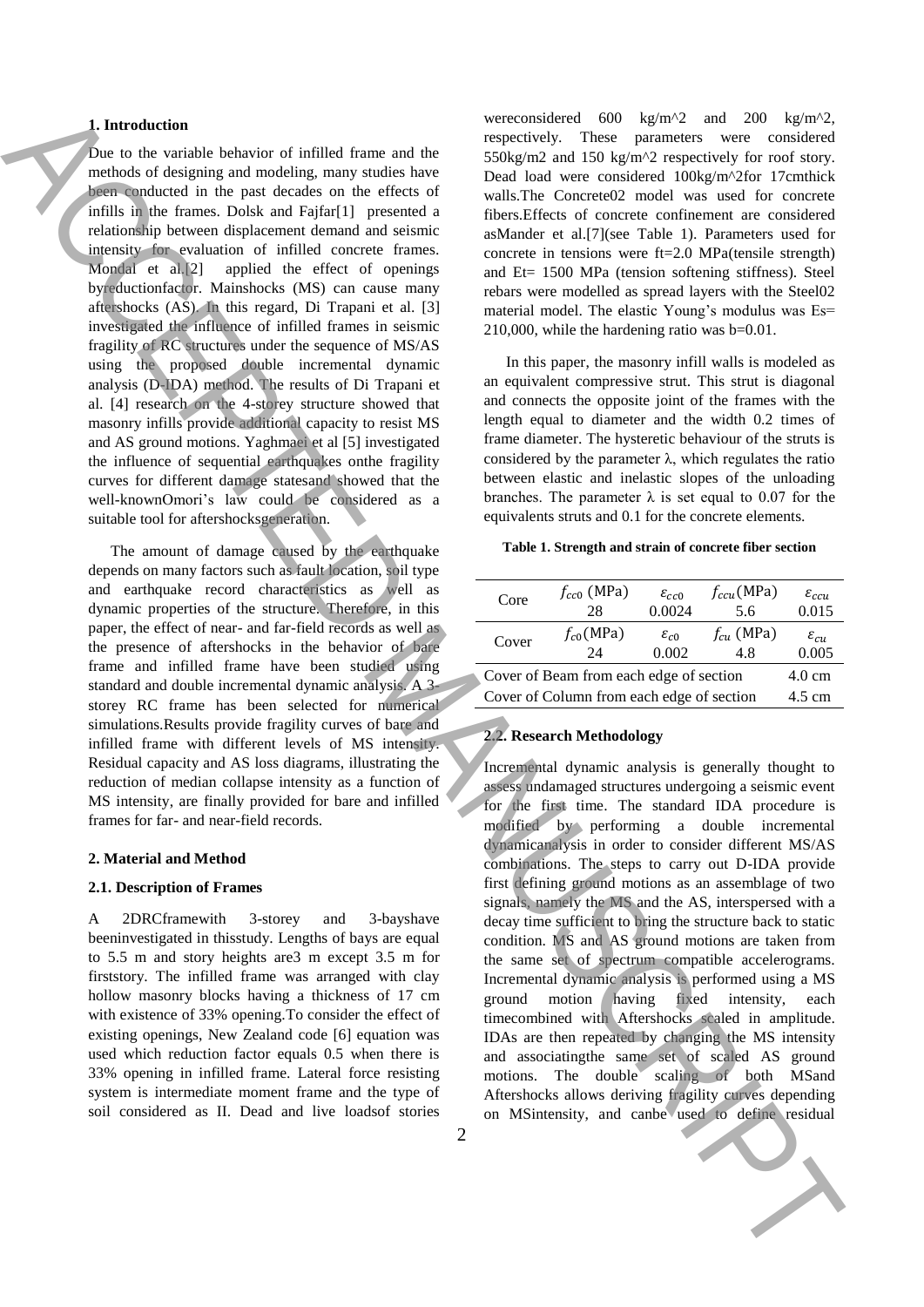capacity diagrams reporting the average residual capacity of astructure as a function of MS intensity.

## **3. Results and Discussion**

Based on Fig 1, the fragility curves of the infilled frames are significantly shifted to the right for far- and near-field earthquake records which confirms the significant reduction of seismic fragility due to the presence of infills.



**Figure 1.Intact and aftershock fragility curves of bare and infilled frame under: a) Far-field; b) Near-field earthquake**

In Fig 2, the medium seismic fragility curves forintact and pre-damaged frames for bare and infilled frames are compared only under far and nearfield earthquake records. It is observed that for bare frame, the structure collapses faster under nearfieldearthquakes.It can be observed that the behavior of infilled frame is different against nearfield earthquake so that it collapses later than far fieldearthquakes. This issue can be related to the different frequency content in the near and far fieldearthquakes.In fact, as the system of structures becomes stiffening action due to the infills, earthquakes that have a richer frequency content at high frequencies have had a greater impact on the structure under study. Also, the average seismic fragility for predamaged frame is less than the intact frame due to the damage caused by the main shock. CONSERVE THE CIVIL THE CIVIL THE CIVIL THE CIVIL THE CIVIL THE CIVIL THE CIVIL THE CIVIL THE CIVIL THE CIVIL THE CIVIL THE CIVIL THE CIVIL THE CIVIL THE CIVIL THE CIVIL THE CIVIL THE CIVIL THE CIVIL THE CIVIL THE CIVIL TH



**Figure 2.Medium seismic fragility of intact and damaged frame a) Bare frame; b) Infilled frame (IF)**

Aftershock capacity loss is assessed by diagrams in Fig. 3 showing the differentnormalized capacity losses of bare and infilled frames in terms of average collapse PGA.Residual capacity loss is almost the same for bare and infilled frame up to a MS intensity of0.10 PGA. Beyond this point, bare frame loss curve significantly diverges from the infilled one; achieving total residual capacity loss at 0.3054 g MSand 0.3082gPGA respectively for near and far field earthquake records (collapse in the mainshock). Incorrespondence of the same point the bare and infilled frame maintains 95% and 97% of the intact capacity respectively.Therefore, the structure subjected to far field earthquake, about 2.2% more than near field earthquake, can maintain its capacity compared to the undamaged condition.



**Figure 3.Aftershock capacity loss diagrams: a) Far field earthquake; b) Near field earthquake**

## **4. Conclusion**

Based on the results of the analysis, it can be said that increasing the capacity of intact bare frame against infilled frame under near field earthquake is about 17% higher than far field earthquake. According to the results of fragility curves subjected to far-field and nearfield earthquake records, observed thatcollapse probability of 100% of the bare framecorresponding to 15% and 2.2% of collapse probability for the infilled frame, respectively, which indicates the effective role of masonry infilled in increasing lateral stiffness.The IDA curves of bare and infilled frame show that the residual drift subjected to near field earthquake is about 30% higher than far field earthquake records.

Due to the limitation in the number of selected models in this paper, it is recommended to perform additional analysis with a larger number of models to complete the results of the present article. It should also be noted that due to the high volume of calculations, effects of vertical component of earthquake have not been considered in the analysis.

# **5. References**

- [1] M. Dolšek, P. Fajfar, Simplified seismic assessment of infilled reinforced concrete frames, 2006.
- [2] G. Mondal, S.K. Jain, Lateral stiffness of unreinforced brick infilled RC frame with central opening, Master of Technology Thesis, (2003).
- [3] F. Di Trapani, M. Malavisi, G. Bertagnoli, L. Cavaleri, Evaluation of fragility of infilled frame structures subjected to aftershocks by means of double incremental dynamic analysis appraoch, in: 16th European Conference on Earthquake Engineering, Springer, 2018.
- [4] F. Di Trapani, M. Malavisi, Seismic fragility assessment of infilled frames subject to mainshock/aftershock sequences using a double incremental dynamic analysis approach, Bulletin of Earthquake Engineering, 17(1) (2019) 211-235.
- [5] S. Yaghmaei-Sabegh, R. Mahdipour-Moghanni, State-dependent fragility curves using real and artificial earthquake sequences, Asian Journal of